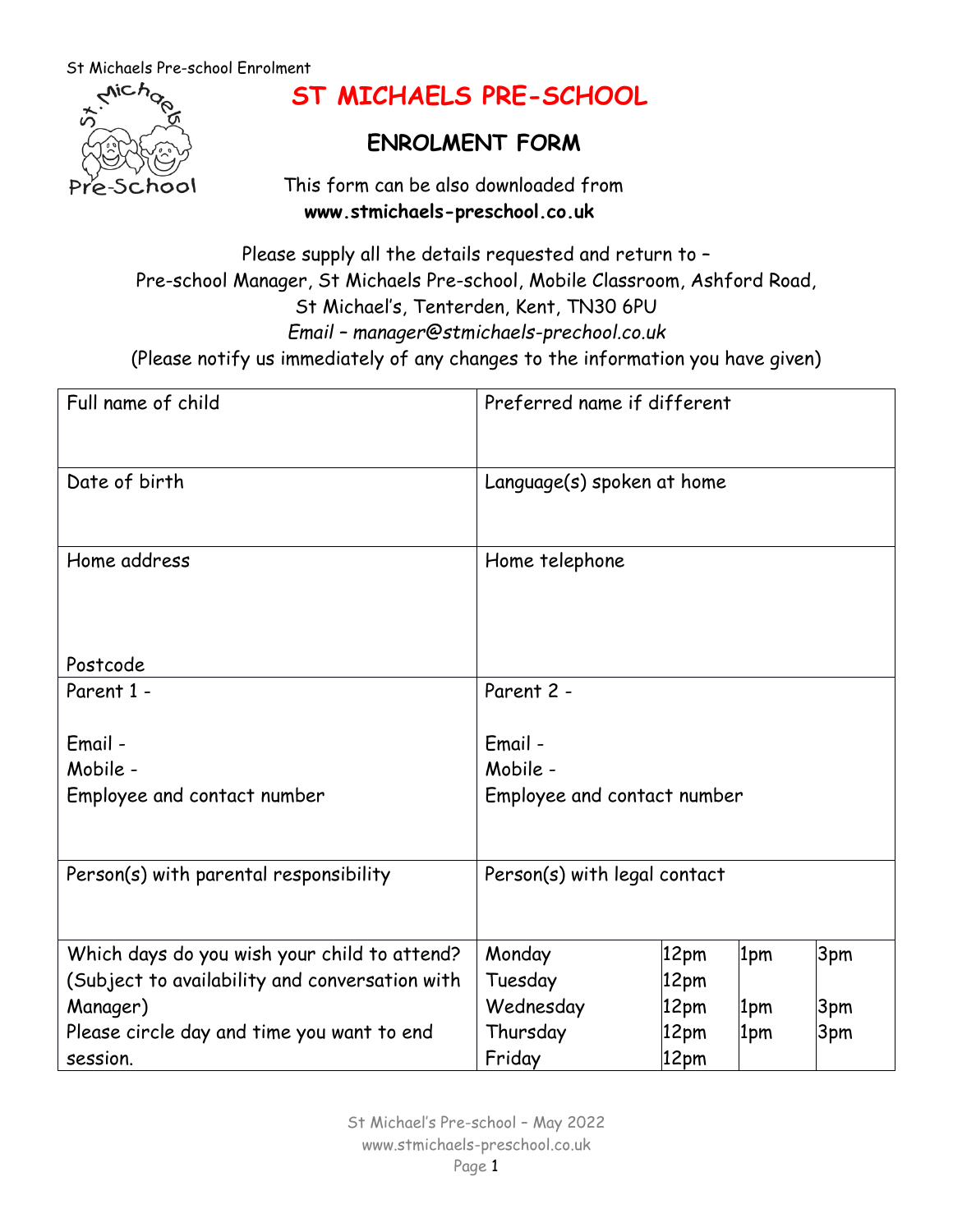| St Michaels Pre-school Enrolment |  |
|----------------------------------|--|
|----------------------------------|--|

|                                                                                   | St Michaels Pre-school Enrolment                        |  |  |
|-----------------------------------------------------------------------------------|---------------------------------------------------------|--|--|
| Name and address of child's doctor                                                | <b>Health Visitor</b>                                   |  |  |
| Tel                                                                               | Tel                                                     |  |  |
|                                                                                   | Social Worker                                           |  |  |
| Ethnicity -                                                                       |                                                         |  |  |
| Religion -                                                                        | Tel                                                     |  |  |
| Details of any injections/immunisations<br>already received by your child.        | Details of any medical conditions/Health Care<br>Plans. |  |  |
| Any regular medication taken?                                                     |                                                         |  |  |
| Please give details of any<br>Allergies -                                         |                                                         |  |  |
| Disabilities -                                                                    |                                                         |  |  |
| Areas of concern in your child's development -                                    |                                                         |  |  |
| Does your child have a Red Book? YES/NO                                           |                                                         |  |  |
| Has your child had their 2 year check with your Health Visitor? YES/NO            |                                                         |  |  |
| Are you a member of a Children's Centre? YES/NO If yes which one?                 |                                                         |  |  |
| Please give details of any outside agencies involved in your child's development. |                                                         |  |  |
|                                                                                   |                                                         |  |  |

Diet-

All children are provided with a mid-morning snack consisting of a choice of milk and water. We endeavour to offer the children a variety of foods reflecting healthy options i.e. Fruits and vegetables. Also looking at other cultures we introduce traditional foods such as breads and pastas. Often the children can taste the foods they have prepared at snack time. Please indicate if you child should NOT be given certain foods.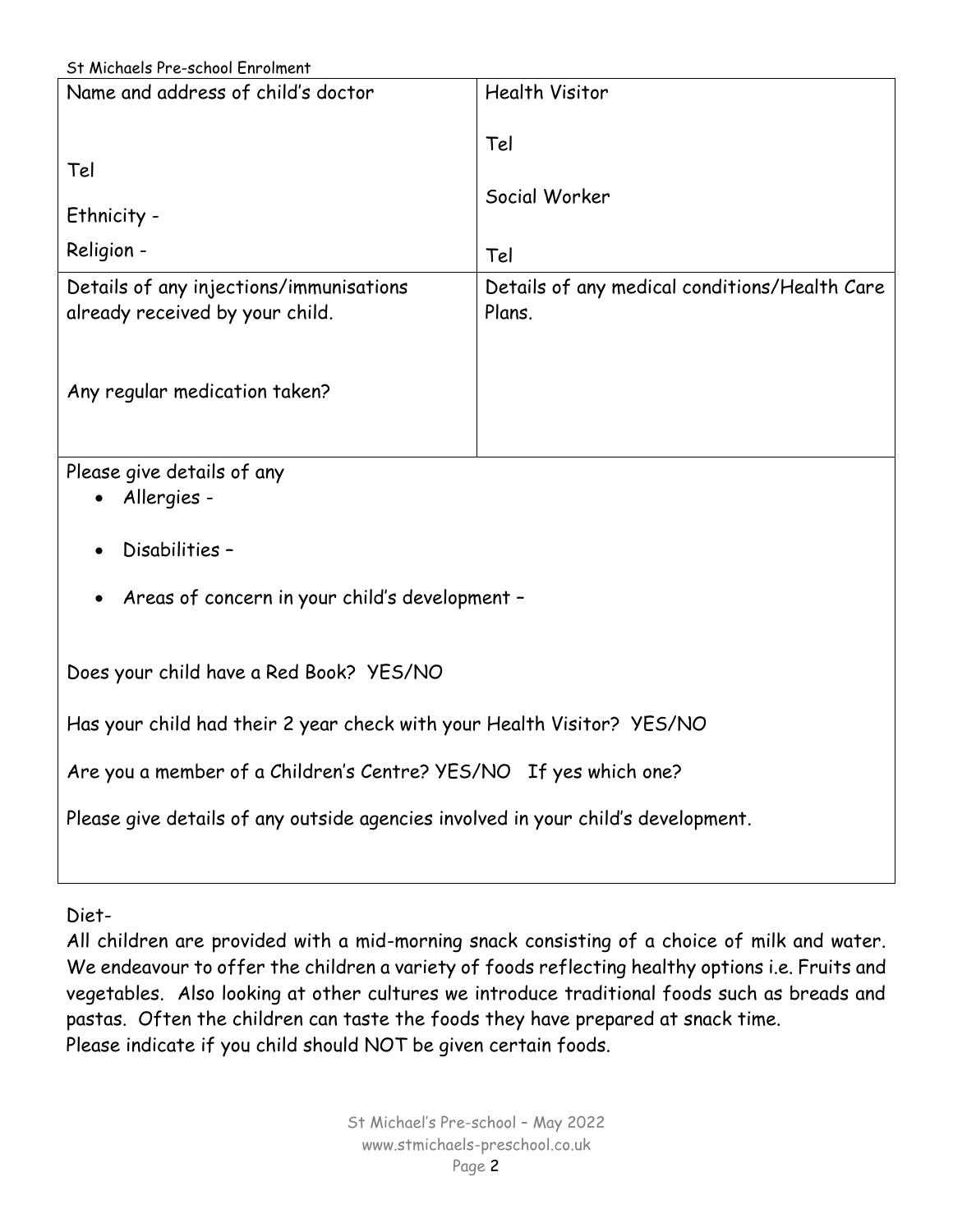| St Michaels Pre-school Enrolment               |                  |
|------------------------------------------------|------------------|
| Medical reasons - please specify any allergies | Religion reasons |
| in detail                                      |                  |
|                                                | Vegetarian/Vegan |
|                                                |                  |

Please include any details about your child that would help a smooth entry to Pre-school i.e. particular interests, pets, siblings names and ages

Home visits to observe children in their own environment is recommended with in the Early Years Framework. If you would like us to arrange a visit please tick this box

With reference to the statutory 'Two Year Old Progress Check'. We would like to refer to your child's 'Red Book' during the first term after joining us. If you have any queries please talk to your Health Visitor.

We do take the children on minor outings such as visiting the mobile library, the church, post office and sometimes singing to the elderly in local care homes. All trips are risk assessed on an individual basis. Naturally a high staff/child ratio is observed, often with volunteer parents. Please talk to us for more information and let us know if you do not wish your child to attend these outings.

Please provide us with two emergency numbers where a friend or relative can be contacted during pre-school hours if you are not available

| Name           | Name           |
|----------------|----------------|
| Relationship - | Relationship - |
| Tel -          | Tel -          |

In the event you are unable to reach persons known to us to pick up your child we suggest the use of a password. This word can be changed/agreed as the need arises.

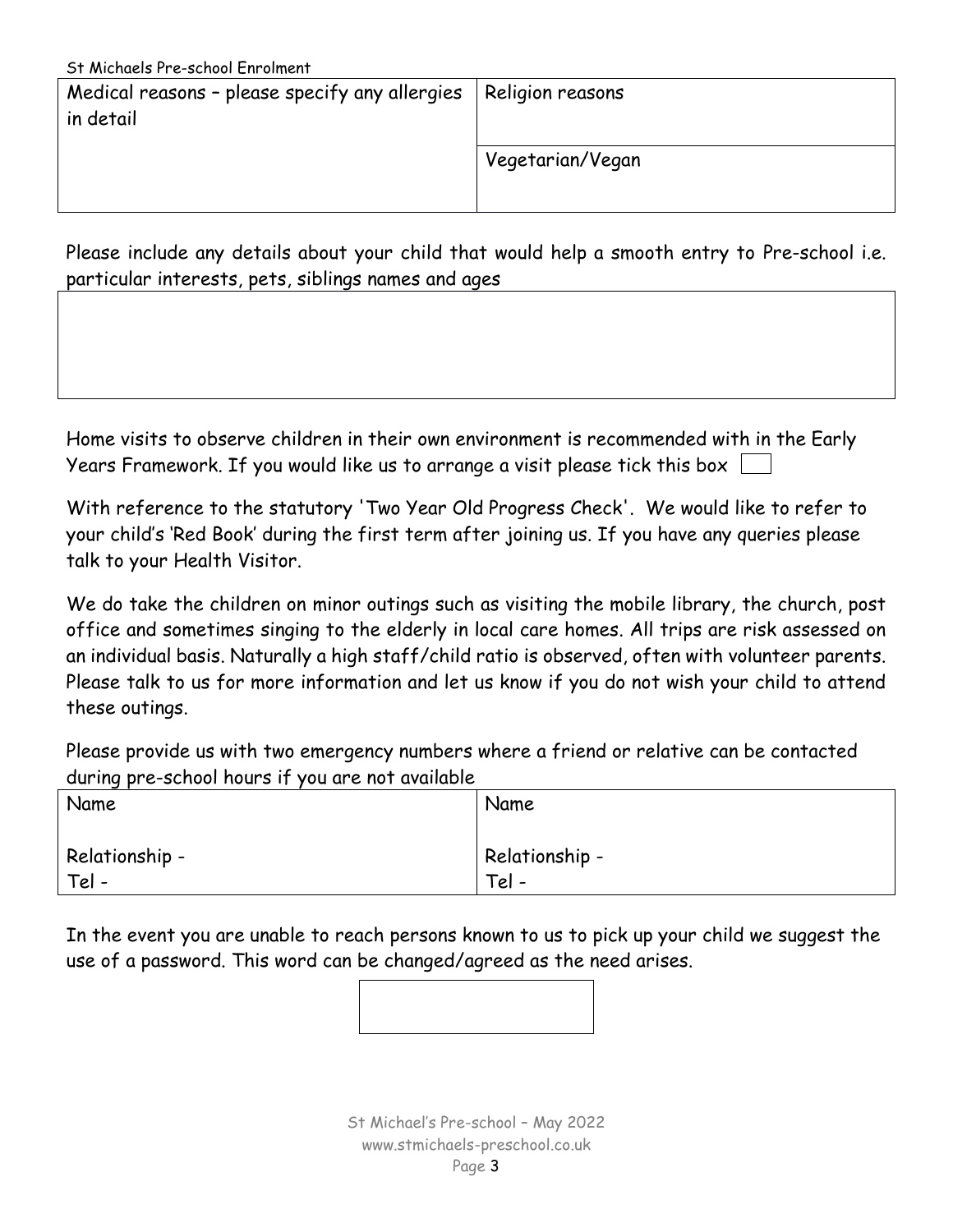## **MEDICAL CONSENT**

To cover minor accidents within the pre-school or on minor outings:

In the event of an accident within pre-school or on a minor outing (as stated above),

I give my full permission for any medication or treatment to be administered by a doctor in my absence. With regard to minor accidents in the pre-school I give permission for the use of antiseptic wipes and plasters.

*Signed………………………………..*

| Please state the earliest date that you wish    | For future reference, could you please state |  |
|-------------------------------------------------|----------------------------------------------|--|
| your child to start should a place be available | how you heard about our pre-school           |  |
|                                                 |                                              |  |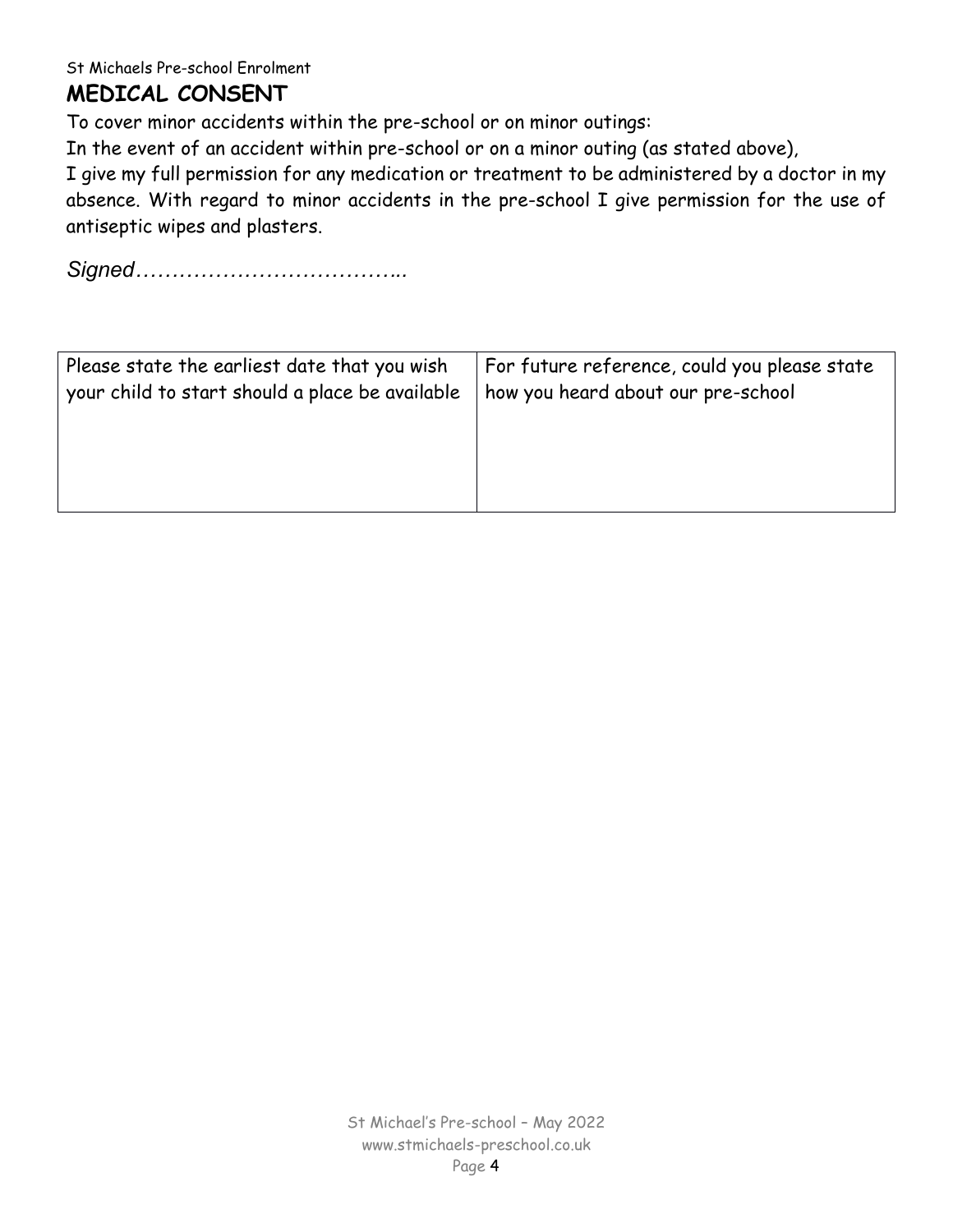## **CONTRACT** (Pre-school copy)

Our pre-school offers supporting services as outlined in our prospectus. However, parents are the first and most educators of their young children. The work of the pre-school cannot be fully effective unless pre-school and parents work together in the child's interests. Parents are asked to read and sign the statement below as a shared commitment.

#### **Data Control**

On signing the enrolment form you agree that St Michaels Pre-school will hold this data in line with the new laws on GDPR and in relation to the Data Protection Act 1998.

You are also signing to say that you have gained permission from your selected emergency contacts for their details to be kept for the duration of your child's time with us.

#### **Policies**

I/we have read the pre-schools policies and accept that the pre-school will run in accordance with these.

#### **Shared Record Keeping**

I/we will contribute to the record of the child's development created jointly by parents and pre-school, working with the staff to identify and meet the child's educational, personal and social needs and to implement decisions taken in the interest of the child.

#### **Sharing Information**

The EYFS requires us to share information about your child with other providers (only when the child attends another pre-school) and reception class teachers. We regular meet with reception class teachers and they visit our pre-school. Occasionally other providers will visit us and we will visit them.

#### **Photographs**

During the sessions at pre-school we take photographs of the children playing. These photographs are sometimes used in our prospectus, website, newspaper articles and additional advertising. If you would prefer us not to use photographs of your child for this reason please put a line through this paragraph and speak to the Manager.

I also understand that for the purposes of photo observations, sometimes my child's image and name may appear in another child's observations on Tapestry.

#### **Fees**

I/we will pay fees in the amounts and at times specified by the pre-school.

Our fees are £16.65 per session or £5.55 an hour (Sept 2022) which is payable on your child's first session of the week. You may pay on a weekly, half term or full-term basis (in advance). We do ask for prompt payment but please talk to us if there are any difficulties.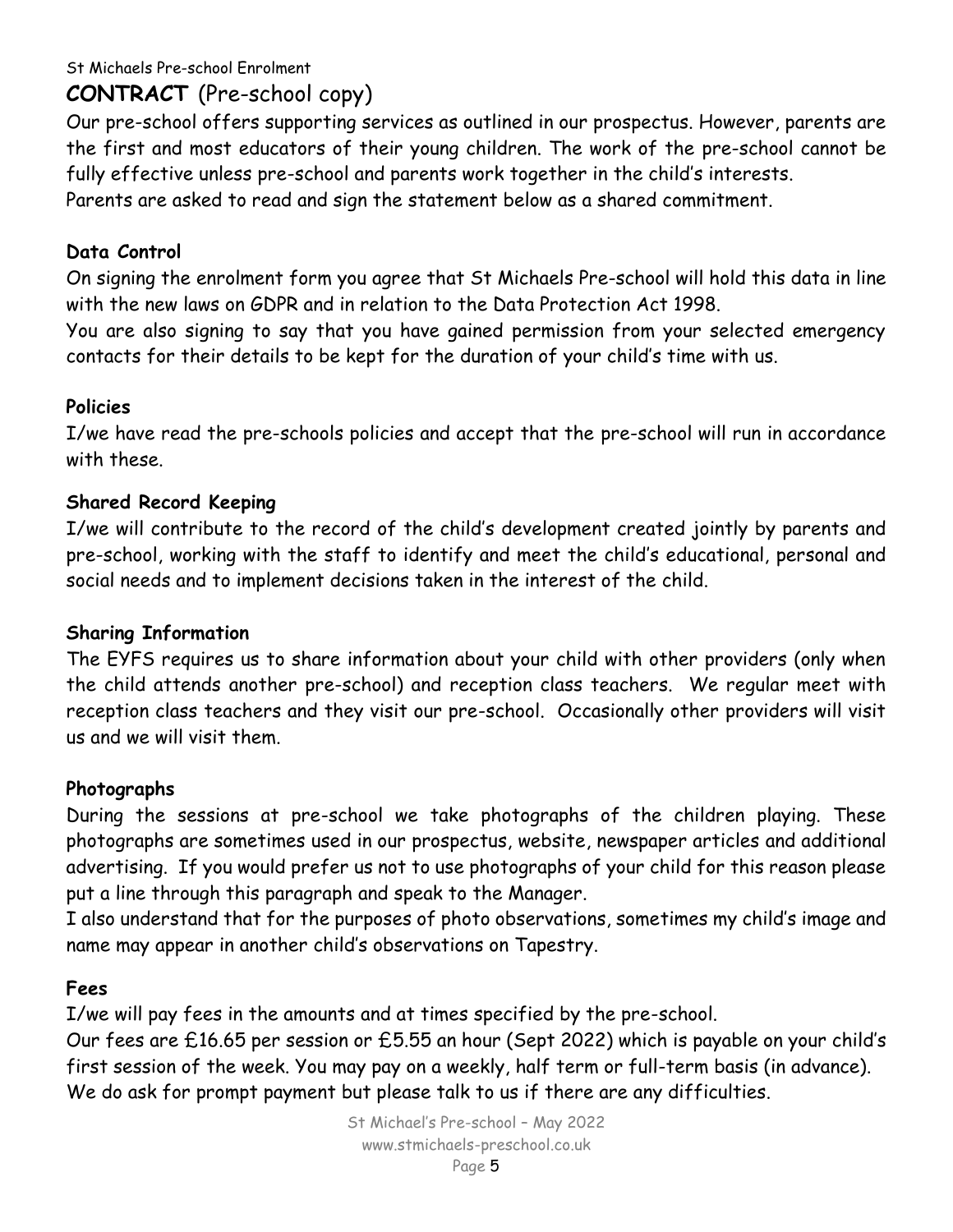If you wish to withdraw your child from pre-school, payment is still required in full for that term. Payment is also required for a child's absence due to sickness or holidays. With regards to Government guidelines concerning a pandemic such as COVID-19, if the child is required to isolate payment of fees still apply.

However fees for children who are hospitalised will be waived.

Action to reclaim non-payment of fees will be pursued when necessary.

#### **Free Early Education**

Free Early Education is available for all children in the terms following their third birthday to a maximum of 15 hours per week, 38 weeks per year. Parents/carers will be invoiced for the extra hours not covered by the free hours. If you are a working parent you may be entitled up to 30 hours per week, please speak to the Manager for information.

Some free early education is available for 2 year olds. Information on the criteria involved can be clarified with the Manager.

The Early Years Pupil Premium is also available to 3 and 4 year olds meeting similar criteria.

The free early education can be used at St Michaels Pre-school in the following patterns. Mondays, Wednesdays and Thursdays can be claimed 9am – 12pm, 9am – 1pm or 9am – 3pm. Tuesdays and Fridays, 9am – 12pm.

All these times are subject to availability.

Your child's original birth certificate or in date passport will need to be presented to claim your entitlement.

#### **Punctuality**

I/we will try not to be late in collecting my child at the end of the session and will warn preschool and my child on any occasion when this might happen.

I wish to apply for admission of the above named child to St Michaels Pre-School. I have received and read the policies and regulations of the pre-school and agree with them and any other conditions that may be required in the future.

Signed Parents/Legal Guardian (s) Date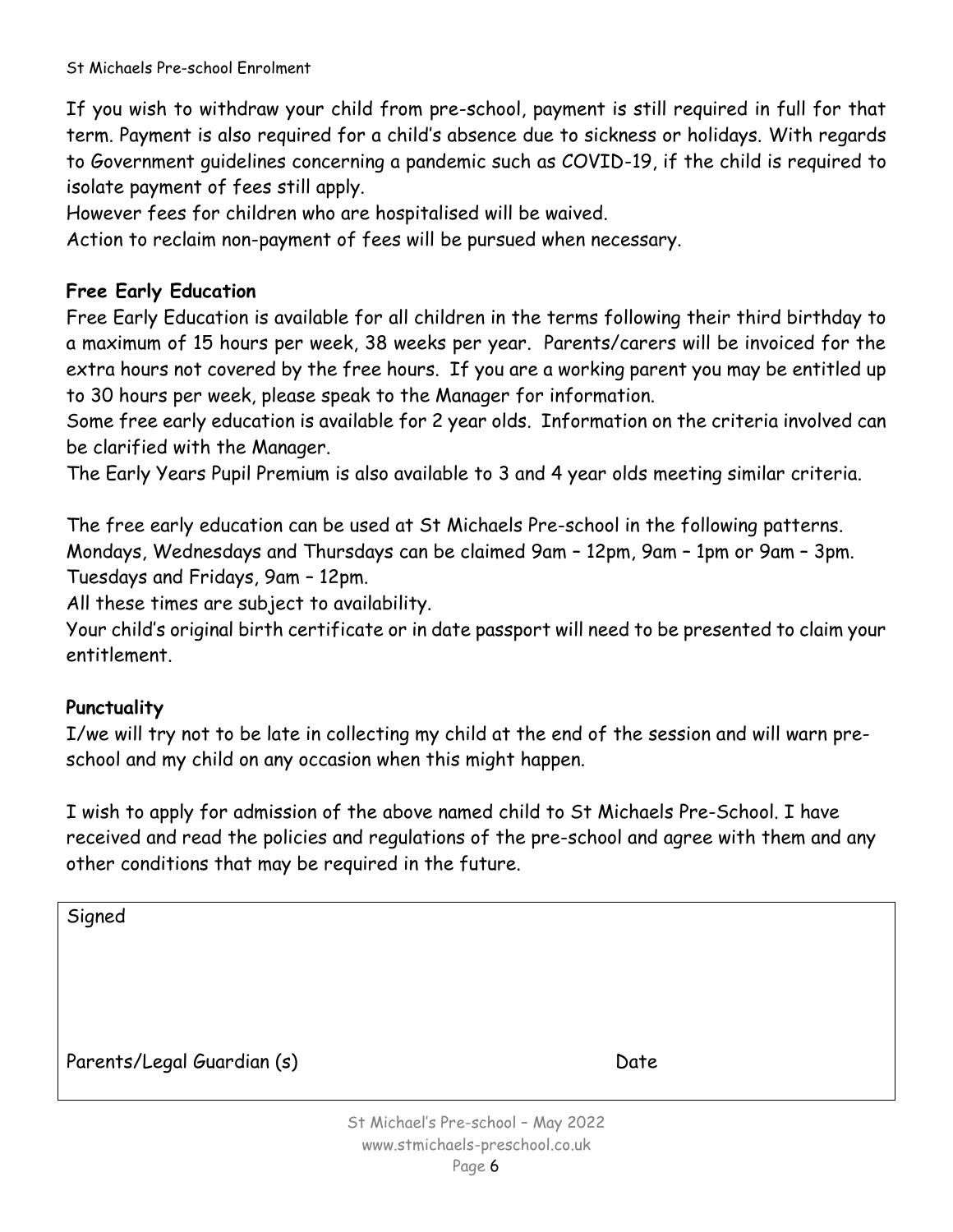## **CONTRACT** (Parents copy)

Our pre-school offers supporting services as outlined in our prospectus. However, parents are the first and most educators of their young children. The work of the pre-school cannot be fully effective unless pre-school and parents work together in the child's interests. Parents are asked to read and sign the statement below as a shared commitment.

#### **Data Control**

On signing the enrolment form you agree that St Michaels Pre-school will hold this data in line with the new laws on GDPR and in relation to the Data Protection Act 1998.

You are also signing to say that you have gained permission from your selected emergency contacts for their details to be kept for the duration of your child's time with us.

#### **Policies**

I/we have read the pre-schools policies and accept that the pre-school will run in accordance with these.

#### **Shared Record Keeping**

I/we will contribute to the record of the child's development created jointly by parents and pre-school, working with the staff to identify and meet the child's educational, personal and social needs and to implement decisions taken in the interest of the child.

#### **Sharing Information**

The EYFS requires us to share information about your child with other providers (only when the child attends another pre-school) and reception class teachers. We regular meet with reception class teachers and they visit our pre-school. Occasionally other providers will visit us and we will visit them.

#### **Photographs**

During the sessions at pre-school we take photographs of the children playing. These photographs are sometimes used in our prospectus, website, newspaper articles and additional advertising. If you would prefer us not to use photographs of your child for this reason please put a line through this paragraph and speak to the Manager.

I also understand that for the purposes of photo observations, sometimes my child's image and name may appear in another child's observations on Tapestry.

#### **Fees**

I/we will pay fees in the amounts and at times specified by the pre-school.

Our fees are £16.65 per session or £5.55 an hour (Sept 2022) which is payable on your child's first session of the week. You may pay on a weekly, half term or full-term basis (in advance). We do ask for prompt payment but please talk to us if there are any difficulties.